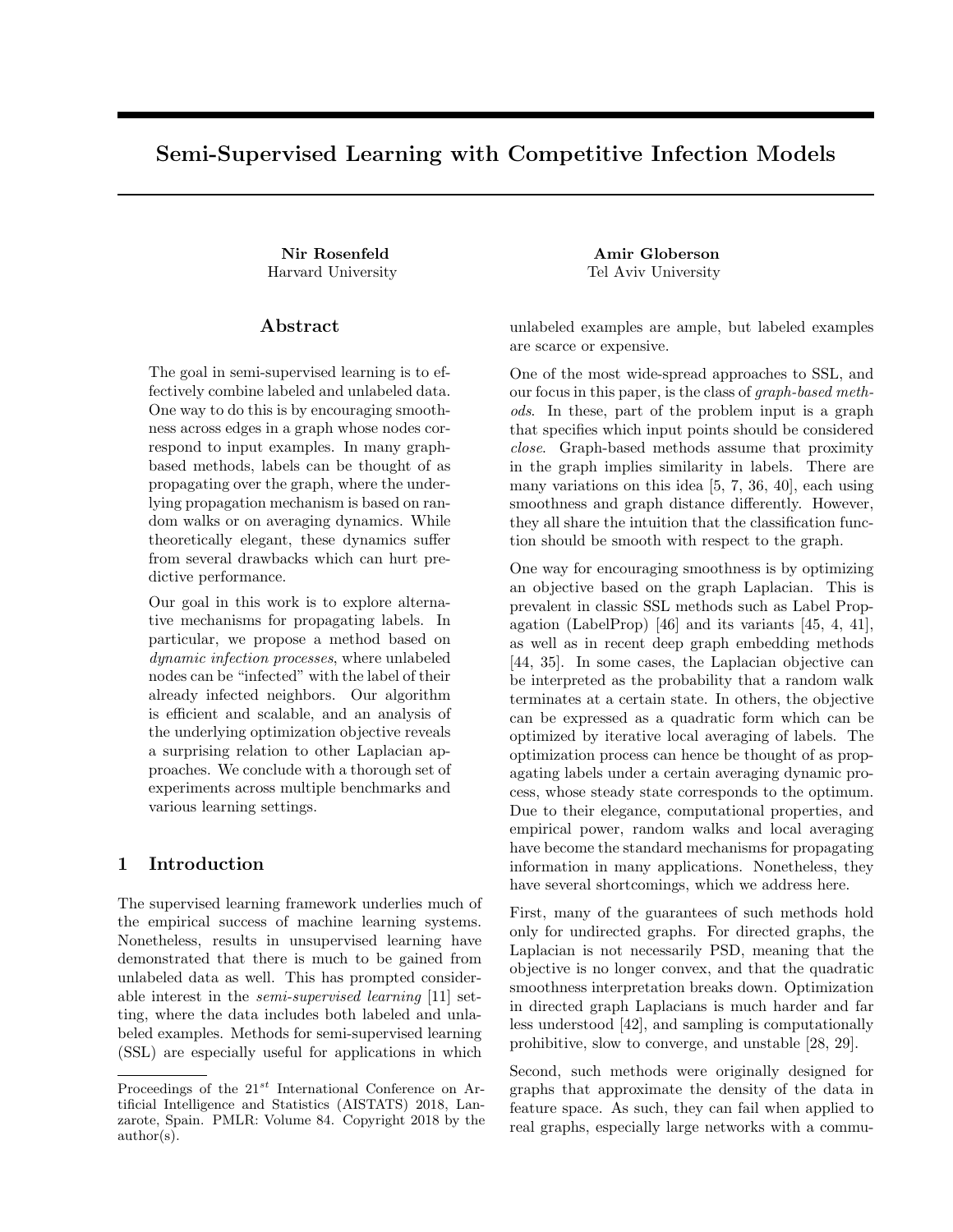

Figure 1: For graphs with weakly inter-connected components, infection dynamics (our method, left) propagate labels better than random walks (middle) or shortest paths (right). Labeled nodes are outlined, shapes denote true labels, and probabilistic predictions are encoded by CMY color values. See supp. material for more details.

nity structure. This is because random walks are prone to get stuck in local neighborhoods [9], because visiting all nodes can require an expected  $O(n^3)$  steps [2], and since the limit distribution can be uninformative for large graphs [43] or when labels are rare [32].

Third, extending such methods beyond the vanilla multiclass setting has proven to be quite challenging. For instance, outputting confidence in predictions is possible, but leads to extremely low values [41]. Label priors can be utilized, but only in determining the classification rule, rather than being incorporated into the model [46]. Most methods for an active semisupervised setting are either heuristic [22] or based on pessimistic worst-case objectives [23]. Finally, supporting structured labels is far from straightforward and can be computationally demanding [3].

Due to the above, in this work we advocate for considering alternative mechanisms for propagating labels over a graph, and propose an approach which addresses most of the above issues. Our method, called Infection Propagation (InfProp), views the process of labeling the graph as a dynamic infection process. Initially, only the labeled nodes are "infected" with their known labels. As time unfolds, infected nodes can, with some probability, infect their unlabeled neighbors. When this happens, the unlabeled nodes inherit the label of their infector. Labeled nodes can therefore be viewed as competing over infecting the unlabeled nodes with their labels. Since the infection process is stochastic, we can calculate the probability that a given node was infected by a given label, and label the node according to this probability.

InfProp is motivated by the idea that different graph types may require different dynamics for efficient propagation of information. It is inspired by propagation dynamics found in the natural and social worlds, and

draws on the successful application of infection models in different contexts [25, 20, 14]. InfProp is especially efficient for graphs with highly intra-connected but lightly inter-connected components, a characteristic of many real-world networks. Fig. 1 illustrates this for a small synthetic random network with three clusters (see supplementary material for details). As can be seen, InfProp propagates information correctly, even when the seed set is very small. In comparison, Label-Prop provides uninformative and almost uniform predictions which are prone to error, and shortest paths over the weighted graph err due to cross-cluster links.

InfProp uses infection probabilities for labeling; these, however, turn out to be #P hard to compute exactly. We therefore provide a fully polynomial-time randomized approximation scheme (FPRAS). Our solution exploits an equivalence between the infection process and shortest paths in random graphs. The resulting algorithm is easy to parallelize, making the method highly scalable. It also extends to various learning settings, such as multilabel prediction and active SSL.

In Sec. 5 we analyze the optimization objective underlying the propagation of labels via infection dynamics, highlighting an intriguing connection graph Laplacians. Our analysis shows that InfProp can be viewed as optimizing a quadratic objective, in which weights are seed-specific and related in an intricate manner to the underlying diffusion process. We conclude with an extensive set of experiments in multiple learning settings which demonstrate the effectiveness of our approach.

## 2 Propagating Labels with Infections

In this section we present our infection-based method for semi-supervised learning. We are given as input a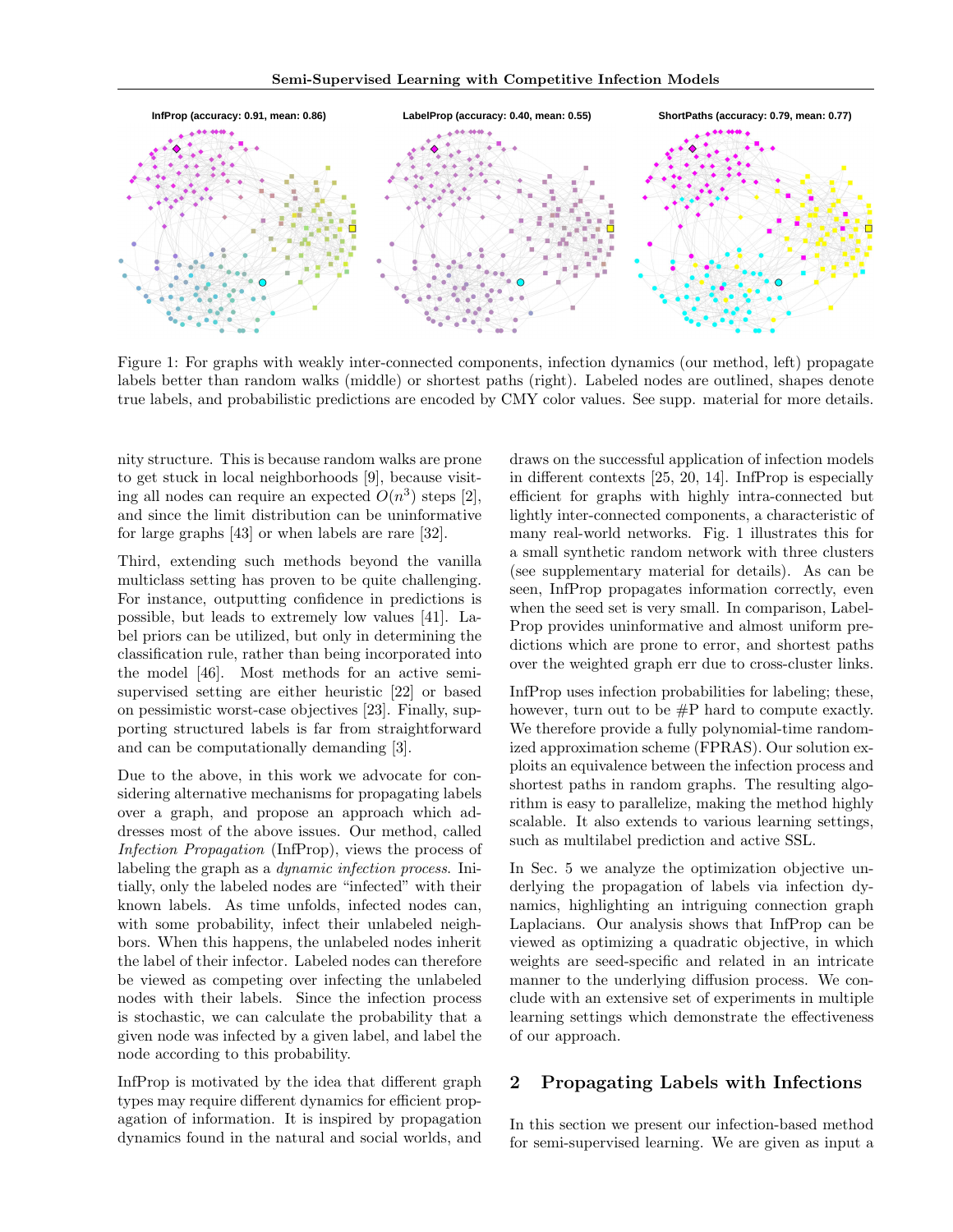directed weighted graph  $G = (V, E, W)$ , as well as a subset of labeled nodes  $S \subseteq V$  referred to as the seed set. Each seed node  $s \in S$  also comes with a true label  $y_s \in \mathcal{Y}$ . We denote the unlabeled nodes by  $U = V \setminus S$ , and set  $n = |V|$ ,  $m = |E|$ ,  $L = |\mathcal{Y}|$ , and  $k = |S|$ . In some settings additional node features are available. We focus on the transductive setting, where the goal is to predict the labels of all non-seed nodes  $u \in U$ .

The core idea of our method is to propagate labels from labeled to unlabeled nodes using infection dynamics. The process is initialized with all seed nodes in an infected state and all unlabeled nodes in a null state ∅. Then, a stochastic model of infection dynamics is used to determine how the infectious state of nodes in the graph changes over time, typically as a function of the states of neighboring nodes. To support multiple label classes, we consider competitive infection models. In these, seeds  $s \in S$  are initially infected with their true labels ys, and compete in infecting unlabeled nodes.

The models we consider are stochastic and converge to a steady state. This means that, after some time point, the labels of all nodes will not change anymore (we refer to this as process termination, or steady state). Since the process itself is stochastic, each instantiation will result in a different value for the labels at termination. For a given infection model, let  $Y_{\nu\ell}$  be the binary random variable indicating whether node  $v$  is infected by label  $\ell$  at steady state.<sup>1</sup> Since our goal is to reason about the labels of the nodes, it will be natural to utilize the infection dynamics to generate probabilistic predictions. For each node  $v$ , our method outputs a distribution over labels  $f_v$ . Each entry  $f_{v\ell}$  corresponds to the probability that  $v$  had value  $\ell$  at steady state, as a function of the seed set  $S$  and its labels:

$$
f_{\nu\ell}(S, y) = \mathbb{P}\left[Y_{\nu\ell} = 1\right] = \mathbb{E}\left[Y_{\nu\ell}\right] \tag{1}
$$

Note that  $\ell$  can take values in  $1, \ldots, L$  but also  $\ell = 0$ for  $\varnothing$ . The entry  $f_{v0}$  therefore describes the (possibly non-negative) probability that  $v$  remained uninfected.

Computing  $f$  exactly is known to be  $\#P$ -hard even for simple infection models [14]. Hence, like many other infection-based methods [25, 17, 16], we resort to a Monte-Carlo approach and estimate  $f$  by averaging over infection outcomes Y. Our final predictor  $\hat{f}$  is:

$$
\hat{f}_{v\ell}(S, y) = \frac{1}{N} \sum_{i=1}^{N} Y_{v\ell}^{(i)} \tag{2}
$$

where  $Y_{\nu\ell}^{(i)}$  is an indicator for the  $i^{\text{th}}$  random instance. In principle, outcomes  $Y$  can be evaluated by simulating the infection dynamics. This however is not

straightforward for several of the models we consider, such as those with continuous time. In the next section we describe some infection models, and show how  $f$ can be efficiently computed for them using an alternative graphical representation of the infection process.

We conclude by stating an approximation bound for f. As we can calculate  $\hat{f}$  efficiently (see next section) this implies that our method yields an efficient approximation scheme for the true infection probabilities.

**Proposition 1.** For every  $\epsilon, \delta \in [0,1],$  if  $N \geq$  $\frac{1}{2\epsilon^2} \log \frac{2n(L+1)}{\delta}$ , then with probability of at least  $1-\delta$ , Algorithm 2 returns  $\hat{f}$  such that  $\|\hat{f} - f\|_{\max} \leq \epsilon$ .

*Proof.* Note that each  $Y_{\nu\ell}$  is a random variable in  $\{0,1\}$ . Furthermore,  $\hat{f}$  is an average of Y, and f is the corresponding expectation. The result is obtained by applying the Hoeffding and union bounds.  $\Box$ 

#### 2.1 Competitive Infection Models for Graph Labeling

As mentioned above, our SSL method relies on an infection process where nodes of the graph are "infected" with labels. There are many variants of infection processes (see [13]); we describe some relevant ones below.

#### 2.1.1 The Independent Cascade model

Since its introduction in [19], the simple but powerful Independent Cascade (IC) model has been used extensively. The original IC model, briefly reviewed below, is a discrete-time, network-dependent interpretation of the classic Susceptible-Infected-Recovered (SIR) epidemiological model [26]. At time  $t = 0$ , seed nodes are initialized to an infected state, and all other nodes to a susceptible state. If node  $u$  is infected at time step t, then at time  $t + 1$  it attempts to infect each of its non-infected out-neighbors  $v \in Nei(u)$ , and succeeds with probability  $p_{uv}$ . If successful, we refer to the edge  $(u, v)$  as *active* or *activated*, mark the infection time of v as  $\tau_v = t+1$ , and set v's *infector* to be u, which we denote by  $\rho(v) = u$ . The model is therefore parametrized by the set of all edge infection probabilities  $\{p_{uv} | (u, v) \in E\}$  (given as input via  $p_{uv} = W_{uv}$ ). Once a node becomes infected, it remains in this state. As infections are probabilistic, not all nodes are necessarily infected. The process terminates either when all nodes are infected, or (more commonly) when all infection attempts at some time step are unsuccessful.

The IC model describes the propagation of a single infectious content. Hence, it can tell us only when and how a node is infected, but not by what. This motivated a class of competitive infection models which support multiple content types. Several competitive

<sup>&</sup>lt;sup>1</sup>For multilabel tasks,  $\mathcal Y$  is the set of seed node identities, and f becomes a weighted sum of their labels.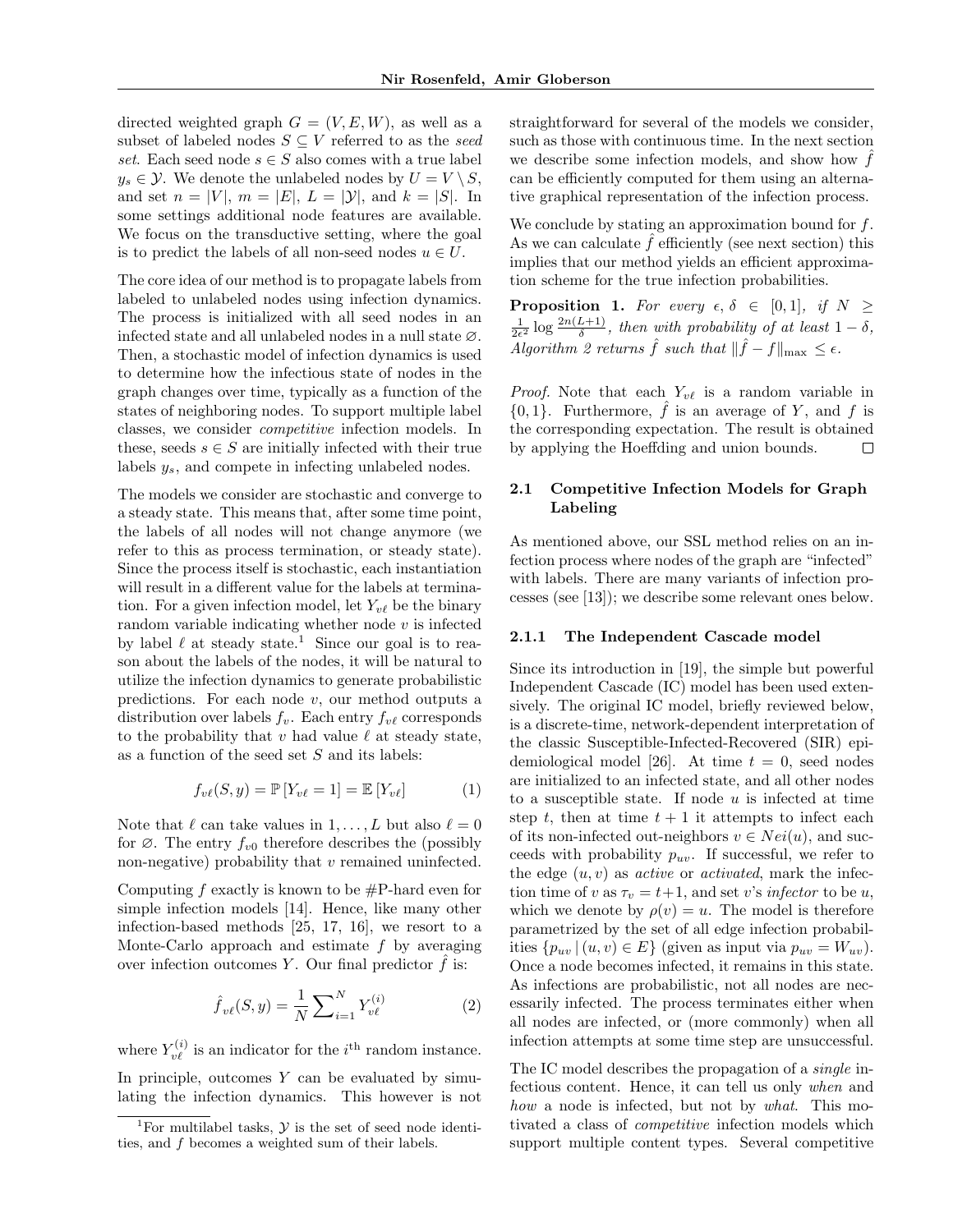Algorithm 1 BASICINFPROP $(G, S, y, p, N)$ 

1: for  $i = 1, ..., N$  do 2: Initialize  $Y_{u\ell}^{(i)} \leftarrow 0$  for all  $u \in U, \ell \in \mathcal{Y} \cup \varnothing$ 3: for  $(u, v) \in E$  do 4:  $W_{uv} \leftarrow 1$  with probability  $p_{uv}$ , and  $\infty$  o.w. 5: for  $s \in S$  do 6: dist[s][ $\cdot$ ]  $\leftarrow$  DIJKSTRA(G, W, s) 7: for  $u \in U$  do  $8: \qquad Y_{u,\alpha(u)}^{(i)} \leftarrow 1 \text{ where } \alpha(u) \in \text{argmin}_s \, \texttt{dist}[s][u]$ 9: Return  $\hat{f} = \frac{1}{N} \sum_{i=1}^{N} Y^{(i)}$ 

IC variants have been proposed [8, 10, 12, 24]. The common theme in these is that nodes inherit the label of their earliest infector (with tie-breaking when needed). All of these are supported by our method. In the supplementary material we show how our approach can also be applied to threshold models [25].

#### 2.1.2 Continuous Time Dynamics

While simple and elegant, the IC dynamics are somewhat limited in their expressive power. One important generalization is the Continuous-Time IC model (CTIC) [20]. This model is well suited for SSL as it is flexible, does not require tie-breaking, and allows for incorporating node priors. In this model, a successful infection attempt entails an "incubation period", after which the node becomes infected. Hence, if  $u$  succeeds in infecting v at time  $\tau_u \in \mathbb{R}^+$ , it draws an incubation time  $\delta_{uv} \sim D(\theta_{uv})$ , and v can become infected at time  $\tau_{uv} = \tau_u + \delta_{uv}.$  As in the IC model,  $v$  inherits the label of its earliest infector  $\rho(v) = \operatorname{argmin}_u \tau_{uv}$ . The competitive CTIC model generalizes the competitive IC model for an appropriate choice of D, where  $\delta_e$  is set to 1 with probability  $p_e$ , and  $\infty$  with probability  $1-p_e$ . We therefore consider a general mixture distribution of activations and incubation times  $D(p, \theta)$ , where  $\delta_e$  is sampled w.p.  $p_e$ , and set to  $\infty$  w.p.  $1 - p_e$ . Since infections are determined by the earliest successful attempt, the shortest-paths interpretation and algorithm (Sec. 2.2.1) hold for the random graph  $G^{\delta} = (V, E, \delta)$ .

#### 2.2 Computing Infections Efficiently

For infection models as in Sec. 2.1, we would like to calculate predictions  $\hat{f}$  as in Eq. (2). A naive approach would be to do this by simulating the infection process N times and averaging. This, however, is inefficient for discrete-time IC, requires continuous time simulation for CTIC, and does not apply to general models. We hence provide an equivalent efficient alternative below.

#### 2.2.1 Infections as Shortest Paths

We now present an alternative view of the sampling process, which facilitates efficient implementation and extensions. Consider first the discrete time IC process. For a single instantiation of the process, recall that if u succeeded in infecting v, the edge  $(u, v)$  is considered active. We use the set of active edges  $A \subseteq E$  (sampled throughout the instantiation until termination) to construct the *active graph*  $G^A = (V, E, W^A)$  with weights  $W_e^A = 1$  for  $e \in A$  and  $W_e^A = \infty$  for  $e \in E \setminus A$ . An important observation is that node  $v$  is infected at termination iff there exists a path in  $G<sup>A</sup>$  from some seed node  $s \in S$  to v with finite weight. We refer to this as an active path. Since v's actual infection time  $\tau_v$  is set by the earliest successful infection, it is also the length of the shortest active path from some  $s \in S$ .

The above formulation allows for replacing time with graph distances. Let  $d_A(u, v)$  be the distance from u to v in  $G^A$ . Due to the recursive nature of label assignment, it follows that  $v$  inherits its label from the  $s \in S$  whose distance to v is shortest. We refer to s as v's ancestor, denoted by  $\alpha(v)$ , and set  $\alpha(v) = \varnothing$  when there are no paths from  $S$  to  $v$ . Infection outcomes  $Y_{\nu\ell}$  can now be expressed using distances:

$$
Y_{v\ell} = \mathbb{1}\{\ell = y_{\alpha(v)}\}, \qquad \alpha(v) = \operatorname*{argmin}_{s \in S} d_A(s, v) \quad (3)
$$

Recall that our motivation here was to compute Y without simulating the dynamics. Since distances  $d_A$ depend on edge activations, it is not yet clear why Eq. (3) is useful. An important result by [25] shows that ancestors can be computed over a simpler random graph model. Specifically, let  $\widetilde{A} \subseteq E$  be a random edge set, where each edge  $(u, v) \in E$  is sampled *independently* to be in  $\tilde{A}$  with probability  $p_{uv}$ . Then, for an appropriately defined  $G^A$  and  $d_{\widetilde{A}}$ , we have:

$$
\alpha(v) = \operatorname*{argmin}_{s \in S} d_{\widetilde{A}}(s, v) \tag{4}
$$

Thus, to compute each  $Y_{\nu\ell}^{(i)}$  (and hence  $\hat{f}$ ), it suffices to sample edges independently, and compute shortest paths on  $G<sup>A</sup>$ , bypassing the need for simulation. Under this view, f can be thought of as an ensemble of shortest-path predictors, whose weights are set by the dynamics. Algorithm 1 provides a simple implementation of this idea for the discrete time IC model. After sampling edges, the algorithm computes shortest paths (using Dikjstra) from each  $s \in S$  to all  $u \in U$ . Then, each node u is assigned the label of its ancestor  $\alpha(u)$ . This approach applies to a large class of infection models that admit to a similar graphical form [25].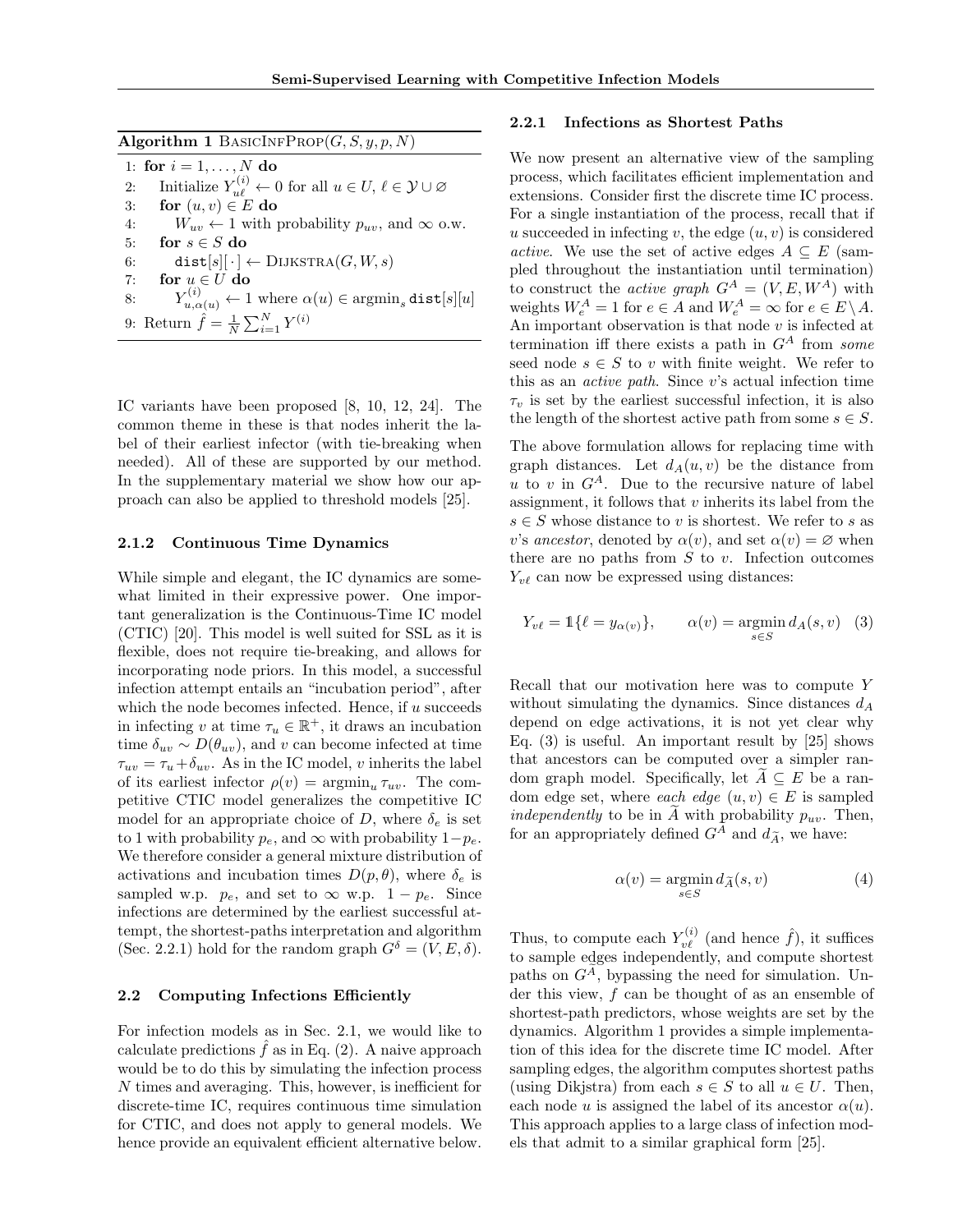#### 2.2.2 Improved Efficiency via Modified Dijkstra

Recall that for a single infection instance, a node inherits its label from the closest seed node. Based on this, Algorithm 1 offers a direct approach for computing f, where shortest paths are computed from each of the k seed nodes to every unlabeled node  $v \in U$  using  $k$  calls to Dijkstra. While correct, this method suffers an unnecessary factor of  $k$  on its runtime. To reduce this overhead, we change Dijkstra's initialization and updates, so that only a single call would suffice. Algorithm 2 implements this idea for the general CTIC model (Sec. 2.1.2) and allows for node priors (Sec. 4). The correctness of the algorithm is stated below, and a proof is provided in the supplementary material.

Proposition 2. Algorithm 2 correctly computes the estimated infection probabilities  $\hat{f}$  in Eq. (1).

The worst-case complexity of Dijkstra, and hence of each iteration in Algorithm 2, is  $O(m+n \log n)$ . Other implementations of Dijkstra which support further parallelization or GPUs [30] can also be modified for our setting. Nonetheless, the practical run time of Algorithm 2 can be, and typically is, much better, for two reasons. First, note that only the subset of active edges are traversed (and sampled on the fly), and only nodes which are reachable from S are processed. The infection parameters p therefore induce a tradeoff between the influence diameter of S and the run time (empirical demonstration in Fig. 3 (left)). Second, many settings require "hard" predictions  $\hat{y} \in \mathcal{Y}$ , typically set by  $\hat{y}_v = \operatorname{argmax}_{\ell} \hat{f}_{u\ell}$ . Hence, for  $\hat{y}_v$  to be correct, it suffices that  $f_{u,y_u} \geq f_{u\ell}$  for all  $\ell \in \mathcal{Y}$ , which does not require the full convergence stated in Proposition 1 (empirical demonstration in Fig. 3 (right)).

In this section we showed how infection outcomes can be computed efficiently. It is therefore only natural to ask - what is it that infections optimize? In the next section we show that  $f$  is in fact the solution to a quadratic optimization objective, whose weights intricately depend on the infection dynamics.

#### 3 What do infections optimize?

Many SSL methods propose an optimization objective which encodes some notion of smoothness. For instance, the classic LabelProp algorithm [46] encourages adjacent nodes to agree on their predicted labels by minimizing a quadratic penalty term:

$$
f_{LP} = \underset{f'}{\text{argmin}} \sum_{\ell} \sum_{u,v} W_{uv} (f'_{u\ell} - f'_{v\ell})^2 \tag{5}
$$

for predictions  $f'$  and symmetric weights  $W$ , subject to  $f'_{s\ell} = \mathbb{1}_{\{\ell = y_s\}}$  for all  $s \in S$ . In this section we show

#### Algorithm 2 INFPROP  $(G, S, y, D, q, N)$

|     | 1: for $i = 1, , N$ do                                                                                |
|-----|-------------------------------------------------------------------------------------------------------|
| 2:  | Initialize $Y_{u\ell}^{(i)} \leftarrow 0$ for all $u \in U, \, \ell \in \mathcal{Y} \cup \varnothing$ |
| 3:  | for $v \in U$ do                                                                                      |
| 4:  | $dist[v] \leftarrow \infty, y[v] \leftarrow \varnothing$                                              |
| 5:  | for $s \in S$ do                                                                                      |
| 6:  | $dist[s] \leftarrow 0, y[s] \leftarrow y_s$                                                           |
| 7:  | push s into min-queue $Q$                                                                             |
| 8:  | while $Q$ is not empty do                                                                             |
| 9:  | pop $v$ from $Q$<br>$\triangleright$ break ties randomly                                              |
| 10: | for $u \in Nei(v)$ do                                                                                 |
| 11: | sample $\delta_{vu} \sim D(\theta, p)$ $\Rightarrow$ incubation time                                  |
| 12: | if $\delta_{vu} = \infty$ then continue                                                               |
| 13: | $\mathtt{alt} \leftarrow \mathtt{dist}[v] + w_{vu}^A + q_u(y[v])$ $\triangleright$ penalize           |
| 14: | if alt $<$ dist[u] then                                                                               |
| 15: | $dist[u] = alt$                                                                                       |
| 16: | $y[u] \leftarrow y[v] \triangleright u$ inherits label from parent v                                  |
| 17: | push/update u in Q with dist[u]                                                                       |
| 18: | $Y_{u, \mathbf{v}[v]}^{(i)} \leftarrow 1$ for all $u \in U$                                           |
|     | 19: Return $\hat{f} = \frac{1}{N} \sum_{i=1}^{N} Y^{(i)}$                                             |

that InfProp has a related interpretation. Specifically, we show that the InfProp predictions  $f$  minimize the quadratic objective in Eq. (13).

While similar in structure, the fundamental difference between Eqs. (5) and (13) lies in how the weights are determined. In LabelProp (and variants), edge weights are given as input, and are typically set according to some feature-based similarity measure. In this sense, each  $W_{uv}$  is a local function of the features of u and  $v$ . In contrast, weights in Eq.  $(13)$  are set in a global manner. As we show next, each weight is a function of the infection dynamics, of the specific seed set  $S$ , and, if available, of the features of all nodes. To demonstrate this, and to see why Eq. (13) holds, it will be helpful to analyze InfProp from a spectral perspective.

#### 3.1 A Laplacian Interpretation for InfProp

An interesting property of LabelProp is that its objective can be expressed via the graph Laplacian. For a directed weighted graph, the normalized Laplacian is:

$$
\mathcal{L}_{LP} = I - \tilde{W} \tag{6}
$$

 $\sum_{v} W_{uv}$  (and W is symmetric). The output of Labelwhere  $\widetilde{W} = D^{-1}W$ , D is diagonal with  $D_{uu} =$ Prop can be computed by solving the system  $\mathcal{L}_{\text{LP}}f' = 0$ for the unlabeled nodes. We now show that the infection-based predictions of InfProp also correspond to the solution of a certain Laplacian system which is determined by the seed set and the infection dynamics.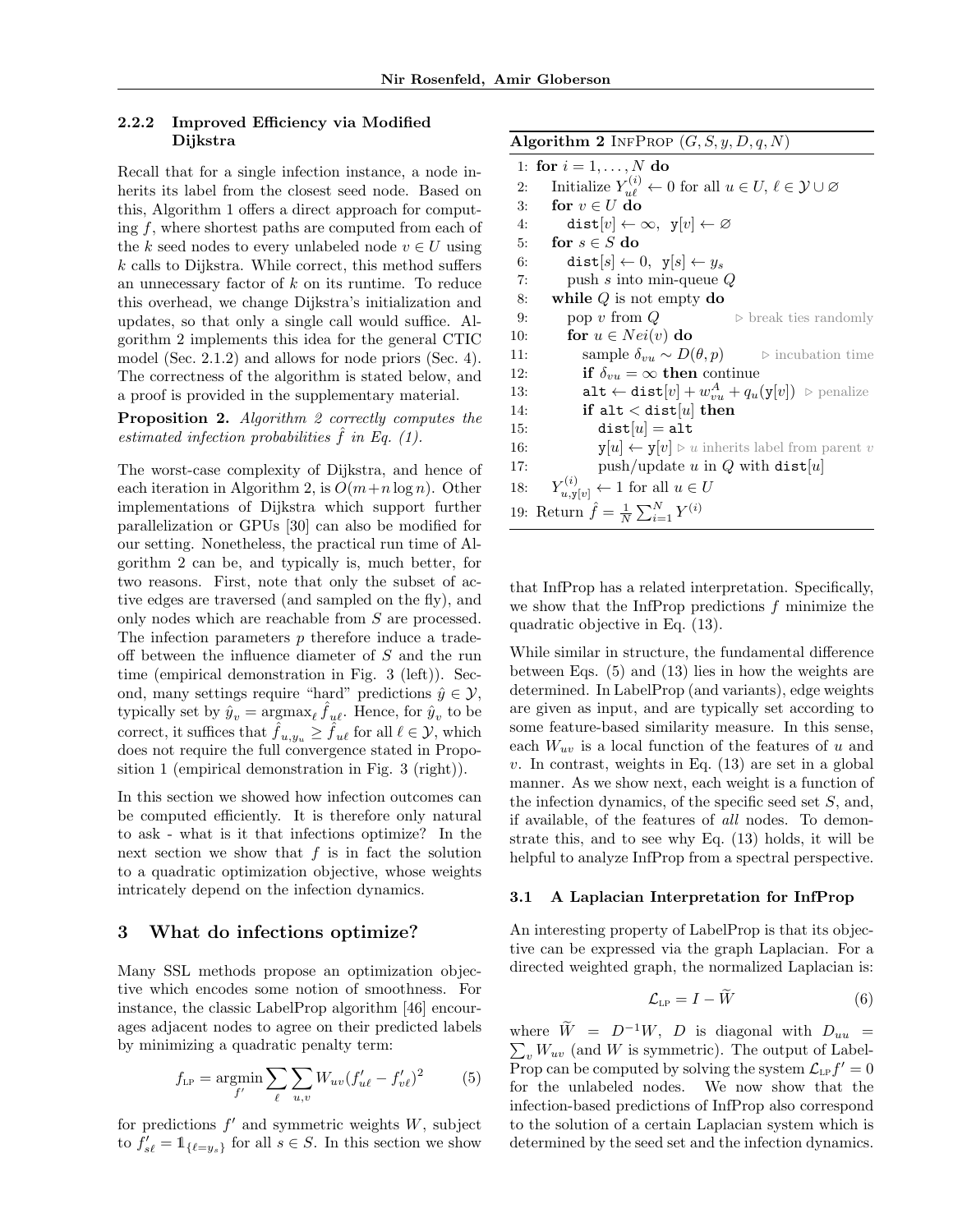Consider a single infection instance, and denote by  $T_{uv}(S)$  the random variable indicating whether u was infected by v for seed S, namely  $T_{uv}(S) = \mathbb{1}_{\{u=\rho(v)\}}.$ We refer to the matrix  $T$  as the *infector matrix*. Further denote by T the expected infector matrix  $T(S)$  =  $\mathbb{E}[T(S)]$ . We use this to define the following Laplacian:

$$
\mathcal{L}(S) = I - \boldsymbol{T}(S) \tag{7}
$$

Note that  $\mathcal L$  is defined over the same graph  $G$ , but need not be symmetric. We now show that  $\mathcal L$  is indeed a Laplacian matrix, and that it can be used to infer  $f$ .

Lemma 1. The infection-based predictions f in Eq.  $(2)$  are also the solution to the Laplacian system:

$$
\mathcal{L}(S)f = \mathbf{b}(S) \tag{8}
$$

where:

$$
\mathbf{b}_{u\ell}(S) = \sum_{v} b_{vu\ell}^{(S)}, \qquad b_{vu\ell}^{(S)} = cov[T_{vu}(S), Y_{u\ell}]
$$

For conciseness, we defer the full proof to the supplementary material, and show here a useful special case.

**Lemma 2.** If  $T$  and  $Y$  are uncorrelated, then the infection-based predictions  $f$  in Eq. (2) are also the solution to the homogeneous Laplacian system:

$$
\mathcal{L}(S)f = 0\tag{9}
$$

*Proof.* We first show that  $\mathcal L$  is a graph Laplacian, namely that the sum of each row in  $T$  is equal to the corresponding diagonal element in I, which is 1. Since rows in T have only one non-zero entry of value one, each row in  $T$  is positive and sums to one. Note that  $T_u$  provides a distribution over the infectors of u.

We now prove Eq. (9). By definition, the label of each node at steady state is set to be that of its infector, namely  $Y_{\nu \ell} = Y_{\rho(\nu),\ell}$  for all v and  $\ell$ , or simply  $Y = TY$ . Using Eq. (2) and applying expectation, we have:

$$
f(S) = \mathbb{E}[Y] = \mathbb{E}[T(S)Y]
$$
 (10)

When  $T, Y$  are uncorrelated,  $\mathbb{E}[TY] = \mathbb{E}[T] \mathbb{E}[Y]$ , hence  $f = Tf$ . Rearranging concludes our proof.  $\Box$ 

#### 3.2 InfProp as Optimization

We next use the Laplacian insight above to provide an objective minimized by the InfProp solution. Begin by noting that for LabelProp, the solution of Eq. (6) coincides with the solution of the following objective:

$$
f_{\text{LP}} = \underset{f'}{\operatorname{argmin}} \, \|\mathcal{L}_{\text{LP}} f'\|_{F}^{2}
$$

$$
= \underset{f'}{\operatorname{argmin}} \sum_{\ell} \sum_{u} \left( f'_{u\ell} - \sum_{v} \widetilde{W}_{uv} f'_{v\ell} \right)^{2} \qquad (11)
$$

where minimization is only over the unlabeled nodes, and  $\|\cdot\|_F$  denotes the Frobenius norm. This gives an alternative quadratic objective which bounds Eq. (5) and directly expresses the steady-state of LabelProp's averaging dynamics. In a similar fashion, we can derive an equivalent formulation of  $f$  in Eq.  $(8)$  via:

$$
f(S) = \underset{f'}{\operatorname{argmin}} \|\mathcal{L}(S)f' - \mathbf{b}(S)\|_F^2 \tag{12}
$$

Expanding and denoting  $w_{uv}^{(S)} = T_{uv}(S)$  provides the general objective of our method:

$$
\min_{f'} \sum_{\ell} \sum_{u} \left( f'_{u\ell} - \sum_{v} \left( w_{uv}^{(S)} f'_{v\ell} + b_{uv\ell}^{(S)} \right) \right)^2 \tag{13}
$$

Note that Eq. (13) and Eq. (11) are structurally equivalent up to the bias terms, which disappear under the conditions of Lemma 2. The critical difference is that the weights in Eq. (13) are now functions of the dynamics and seed set, rather than just scalars given as input. Through their dependence on  $T$  and  $Y$ , the weights and bias terms in Eq. (13) are in fact functions of the dynamics. In this sense,  $w_{uv}^{(S)}$  quantifies how well  $v$  relays information from  $S$  to  $u$ , which depends on the entire graph. Similarly, the term  $b_{nn\ell}^{(S)}$  $uv\ell$ quantifies consistency between the identity of  $u$ 's infector  $(v)$  and the inherited label  $(\ell)$ . This means that frequent yet indecisive infectors are penalized, while reliable nodes remain unbiased.

Finally, note that the optimization interpretation above does not offer a better optimization scheme, since calculating the weights  $w(S)$  and  $b(S)$  would require sampling. Hence, our InfProp sampling algorithms from Sec. 2.2 would be a simpler approach.

## 4 Other Learning Settings

In this section we briefly describe how our method extends to other learning settings used in our experiments. For more details please see the supp. material.

Incorporating features and priors: Many network-based datasets include additional node features or priors. Our method incorporates priors directly into the CTIC dynamics by penalizing incubation times. Denote by  $\rho_{v\ell}$  the prior for labeling v with  $\ell$ , and let  $q : [0, 1] \to \mathbb{R}$  be a penalty function. If u succeeds in infecting v with  $\ell$ , the incubation time  $\delta_{uv}$  is penalized by an additional  $q(\boldsymbol{\rho}_{v\ell})$ . For a monotone decreasing  $q$ , high priors induce low penalties, and vice versa. Although penalties are deployed locally, they delay the propagation of the penalized label across the graph in a global manner.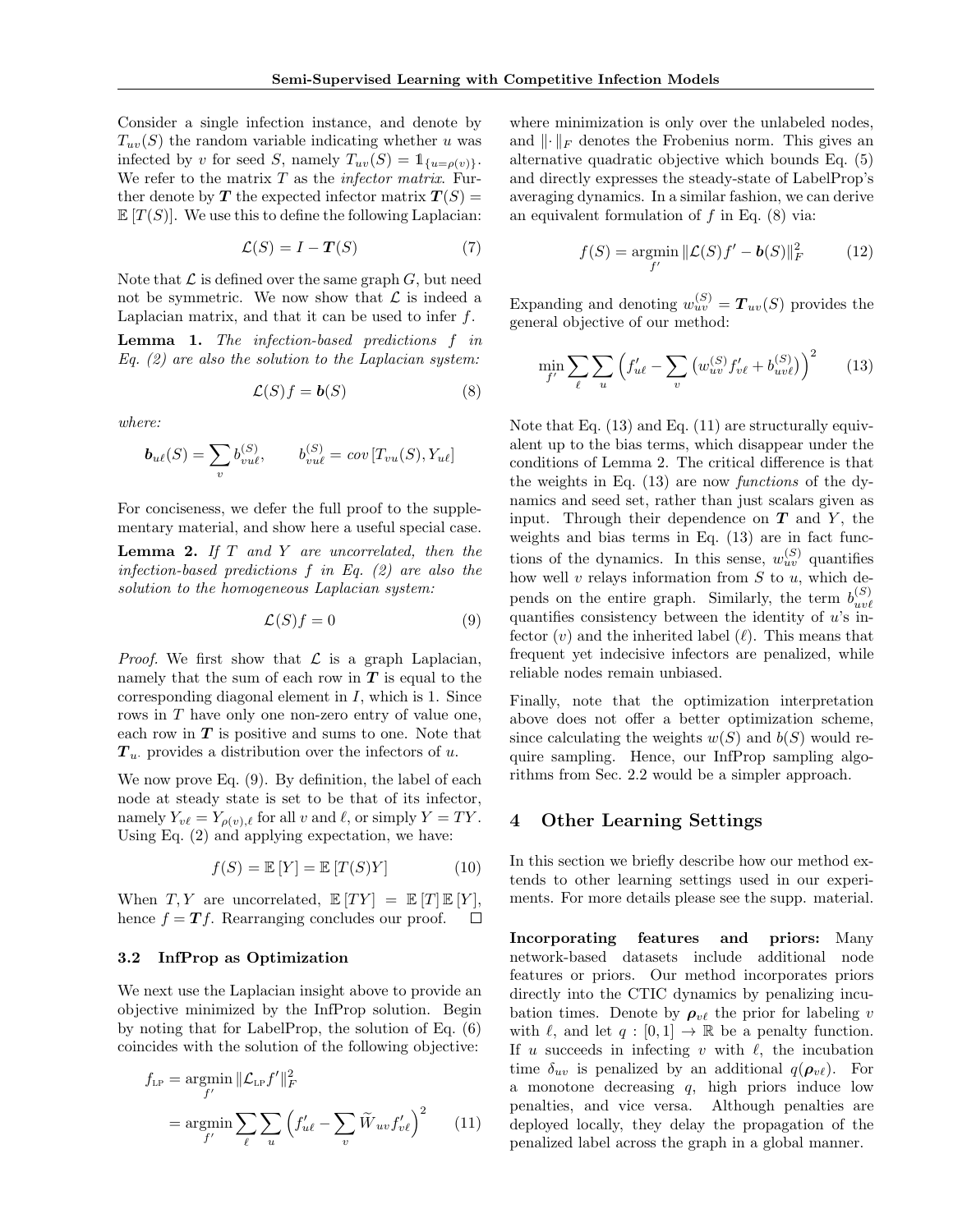

Figure 2: Results on the CoRA dataset for various learning settings.

Confidence and active learning: Recall that  $v$  remains uninfected with probability  $f_{v0}$ . Hence,  $\sigma_v(S)$  =  $1 - f_{v0}$  serves as a natural measure of confidence. We use this as a selection criteria for an active setting where the goal is to choose a seed set of size  $k$ . The objective we consider coincides with the well-studied notion of influence [25], which is monotone and submodular and admits to an efficient greedy approximation scheme. Our method thus offers a tractable alternative to existing active SSL methods [23, 18, 21].

#### 5 Related Work

Methods for SSL are often based on assumptions regarding the structure of the unlabeled data. One such assumption is smoothness, which states that examples that are close are likely to have similar labels. In the classic Label Propagation algorithm [46], adjacent nodes in the graph are encouraged to agree on their labels via a quadratic penalty. Some variants add regularization terms [4], allow for label uncertainty [41], or include normalization and unanchored seeds [45].

The above methods are designed for graphs that approximate the data density via similarity in feature space, and are typically constructed from samples. Recent SSL methods are geared towards tasks where graphs are an additional part of the input. Motivated by deep embeddings [31], these methods embed the nodes of a graph into a low-dimensional vector space, which can then be used in various ways. When the data includes only the graph, the embeddings can be used as input for an off-the-shelf predictor [35]. When the data includes additional node features, the embedding can act as a regularizer for a standard loss over the labeled nodes [44, 27]. In contrast to classic methods, these methods propagate features rather than labels.

An alternative method for utilizing graphs is to consider shortest paths as a measure of closeness. The authors of [1] show that Laplacians and shortest paths are special cases of "resistance distances", and propose (but do not evaluate) a new regularizer. Other methods construct ad-hoc graphs whose shortest paths approximate density-based distances [34, 6]. A recent work [15] proposes a method for SSL in directed graphs based on distance diffusion. As they consider distances from unlabeled to labeled nodes, each instance is computationally intensive, and requires an approximation scheme. In contrast, we consider distances from labeled to unlabeled nodes, which can be computed efficiently. While for a specific setting (symmetric weights and a certain link function) both models overlap, in this paper we consider a more general setup.

Our method draws on the rich literature of infection models and diffusion processes over networks. These have been used for describing the propagation of information, innovation, behavioral norms, and others, and have been utilized in works in influence maximization [25], network inference [20], influence maximization [25] estimation [17, 16] and prediction [37], and personalized marketing [14].

## 6 Experiments

We evaluated our method on various learning tasks over three benchmark dataset collections, which include networked data for multiclass learning with features [39] and without features [38], and multilabel learning [33]. The datasets include diverse networks such as social networks, citation and co-authorship graphs, product and item networks, and hyperlink



Figure 3: Activation tradeoff and convergence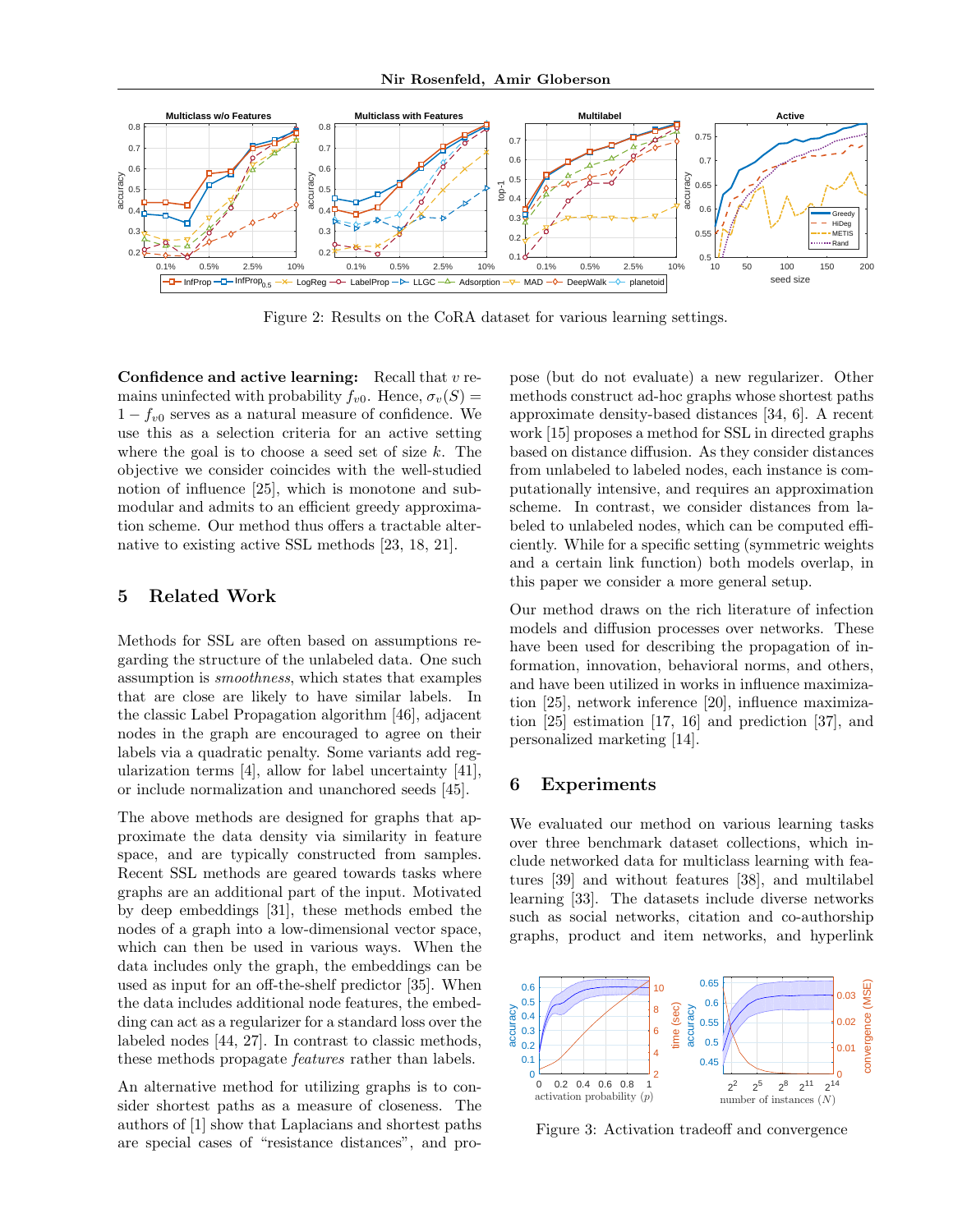Semi-Supervised Learning with Competitive Infection Models

|                        | Multiclass (Accuracy / MSE) |                         |           |                         |                                                                         | Multilabel (AUC / Top-1) |                                                                                                                                      |             |                 |                 |             |
|------------------------|-----------------------------|-------------------------|-----------|-------------------------|-------------------------------------------------------------------------|--------------------------|--------------------------------------------------------------------------------------------------------------------------------------|-------------|-----------------|-----------------|-------------|
|                        | CoRA                        | DBLP                    | Flickr    | IMDb                    | Industry                                                                | Amazon                   | CoRA                                                                                                                                 | <b>IMDb</b> | PubMed          | Wikipedia       | YouTube     |
| InfProp                |                             |                         |           |                         |                                                                         |                          | $(0.59/0.56$ $0.73/0.42$ $0.79/0.38$ $0.56/0.49$ $0.21/0.91$ $0.79/0.56$ $0.91/0.67$ $0.75/0.36$ $0.90/0.77$ $0.93/0.70$ $0.84/0.38$ |             |                 |                 |             |
| InfProp <sub>0.5</sub> |                             |                         |           |                         |                                                                         |                          | $0.58/0.64$ $0.74/0.46$ $0.78/0.38$ $0.55/0.49$ $0.21/0.90$ $0.79/0.57$ $0.90/0.67$ $0.76/0.36$ $0.88/0.77$ $0.94/0.71$ $0.84/0.40$  |             |                 |                 |             |
| ShortPaths             | 0.53/0.87                   | 0.63/0.74               |           | $0.65/0.70$ $0.55/0.90$ | $0.16 / 1.57$ 0.69 / 0.49                                               |                          | 0.76/0.56                                                                                                                            | 0.57/0.30   | 0.76/0.67       | 0.67/0.36       | 0.59/0.22   |
| LabelProp              |                             | $0.41/0.74$ $0.60/0.59$ | 0.33/0.90 |                         |                                                                         |                          | $0.50/0.63$ $0.14/0.99$ $0.85/0.57$ $0.86/0.48$ $0.77/0.36$                                                                          |             | $0.82$ / $0.64$ | 0.78/0.31       | 0.71/0.18   |
| Adsorption             | 0.42/0.99                   | 0.54/0.99               | 0.72/0.99 | 0.56/0.99               | $0.14/0.99$ 0.73/0.52                                                   |                          | 0.86/0.60                                                                                                                            | 0.71/0.32   | 0.80/0.69       | 0.89/0.57       | 0.79/0.28   |
| MAD                    | 0.45/0.99                   | 0.20 / 1.00             |           |                         | $0.75/0.99$ $0.58/0.99$ $0.16/1.00$ $0.73/0.52$                         |                          | 0.47/0.30                                                                                                                            | 0.70/0.32   | 0.79/0.70       | 0.00 / 0.05     | 0.81/0.31   |
| DeepWalk               |                             |                         |           |                         | $0.29/0.86$ 0.77 / 0.62 0.49 / 0.73 0.50 / 0.56 0.17 / 0.92 0.60 / 0.13 |                          | $0.80/0.53$ $0.61/0.32$ $0.57/0.42$                                                                                                  |             |                 | $0.94$ / $0.88$ | 0.60 / 0.24 |

Table 1: Results for experiments on data without features.

graphs (see supplementary material for dataset summary statistics).

Our experimental setup follows the standard graphbased semi-supervised learning evaluation approach. Specifically, in each instance we draw a seed set of size k uniformly at random, acquire its labels, and then use the graph and labeled seed set to generate labels for all nodes. We repeat this procedure for 10 random seed set selections and for various values of  $k$  (where  $k$ is set to be a fixed proportion of the number of nodes in the graph) and report average results.

We compared our method to current state-of-the-art baselines, which include spectral methods as well as deep embedding methods. For tasks which do not include features, these included LABELPROP  $[46]$ , ADsorption  $[4]$ , MAD  $[41]$ , and the feature-agnostic deep method DeepWalk [35]. For tasks which do include features, we compared to the prior-supporting spectral method LLGC [45], the recent feature-based deep method PLANETOID [44], LABELPROP as a graph-only baseline, logistic regression (LogReg) as a features-only baseline, and a baseline where labels are set by shortest paths in  $G$  (SHORTPATHS). For the active setting (Fig. 2), we compared our approach (Greedy) to METIS [22], to choosing high-degree nodes (HIDEG), and to random seeds (RAND).

For our method (INFPROP) we used exponential incubation times  $\delta \sim \text{Exp}(\theta)$ . As in many works (e.g., [25, 15]), we used  $\theta_{uv} = 1/d_u$  for all node pairs  $(u, v) \in E$ , where  $d_u$  is the out-degree of u. We set the number of random instances to  $N = 1,000$ . Fig. 3 (right) demonstrates accuracy and convergence as a function of  $N$ . We show results for two variants: INF-PROP, where we set activation probabilities to  $p = 1$ for all edges, and  $INFPROP_{0.5}$ , where  $p = 0.5$ . In addition to providing a confidence measure,  $INFPROP_{0.5}$  is much faster, while on average achieving 0.99% of the performance of INFPROP. Fig. 3 (left) demonstrates the tradeoff in accuracy and runtime when varying p.

The methods we consider naturally output probabilistic "soft" labels as predictions. We therefore evaluate performance using both probabilistic (for multi-class) or order-based (for multi-label) performance measures, as well as performance measures for "hard" labels,

which were generated by choosing the label with the highest value. Tables 1 and 2 include results for all datasets for  $k = 1\%$  of the data. Fig. 2 shows results for various values of  $k$  on the CoRA dataset (which appears in all benchmarks). As shown, INFPROP consistently performs well across all settings.

## 7 Conclusions

In this work we presented an SSL method where labels propagate over the graph using dynamic infection models. These models have a strong connection to short-path ensembles and to graph Laplacians, allow for efficient computation, and show empirical potential. Our work was motivated by the idea that different graph types may require different dynamics, which led us to consider alternatives to random walks and averaging dynamics. We used a competitive CTIC variant, but other infection models (and other dynamics in general) can be considered. The choice of dynamics can serve as a means for expressing prior knowledge and for encoding structure and dependencies.

The models we use have very few tunable parameters. Nonetheless, one can consider highly parametrized models. Such parameters can be used to control infection probabilities, be node or label specific, relate to features, and even adjust the dynamics themselves. The stochastic nature of the models and the nonlinearity of the dynamics makes learning these parameters a challenging task, which we leave for future work.

| (Acc. / MSE)           | CiteSeer    | CoRA        | PubMed      |
|------------------------|-------------|-------------|-------------|
| <b>INFPROP</b>         | 0.47 / 0.72 | 0.62 / 0.59 | 0.74 / 0.46 |
| INFPROP <sub>0.5</sub> | 0.48 / 0.74 | 0.60 / 0.57 | 0.72 / 0.41 |
| <b>SHORTPATHS</b>      | 0.39 / 0.73 | 0.44 / 0.72 | 0.68 / 0.51 |
| LOGREG                 | 0.44 / 0.78 | 0.37 / 0.81 | 0.45 / 0.65 |
| <b>LABELPROP</b>       | 0.39 / 0.77 | 0.38 / 0.78 | 0.40 / 0.67 |
| LLGC                   | 0.45 / 0.71 | 0.49 / 0.69 | 0.44 / 0.67 |
| PLANETOID <sup>2</sup> | 0.41 / 0.94 | 0.53 / 0.89 | 0.68 / 0.64 |

Table 2: Results on data with features.

Acknowledgments. This work was supported by the Blavatnik Computer Science Research Fund and an ISF Centers of Excellence grant.

 ${}^{2}$ Results differ from [44] since their evaluation is based on a specific seed, chosen by a different procedure, evaluated on 1000 samples, and early-stopped differently.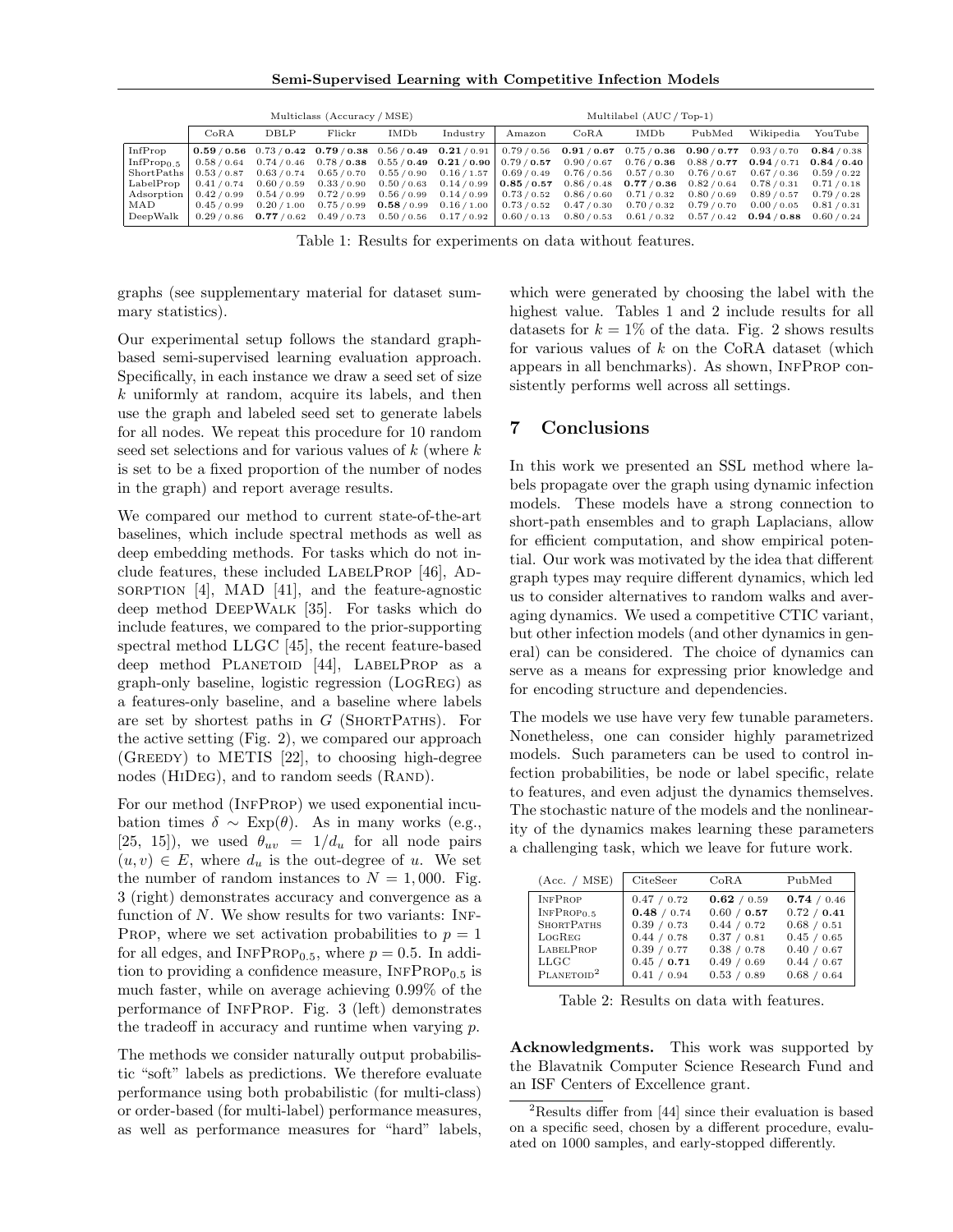## References

- [1] Alamgir, M., and Luxburg, U. V. Phase transition in the family of p-resistances. In Advances in Neural Information Processing Systems (2011), pp. 379–387.
- [2] Aleliunas, R., Karp, R. M., Lipton, R. J., LOVASZ, L., AND RACKOFF, C. Random walks, universal traversal sequences, and the complexity of maze problems. In Foundations of Computer Science, 1979., 20th Annual Symposium on (1979), IEEE, pp. 218–223.
- [3] Altun, Y., McAllester, D., and Belkin, M. Maximum margin semi-supervised learning for structured variables. Advances in neural information processing systems 18 (2006), 33.
- [4] Baluja, S., Seth, R., Sivakumar, D., Jing, Y., Yagnik, J., Kumar, S., Ravichandran, D., and Aly, M. Video suggestion and discovery for youtube: taking random walks through the view graph. In Proceedings of the 17th international conference on World Wide Web (2008), ACM, pp. 895–904.
- [5] Belkin, M., and Niyogi, P. Semi-supervised learning on Riemannian manifolds. Machine Learning 56, 1 (2004), 209–239.
- [6] Bijral, A. S., Ratliff, N., and Srebro, N. Semi-supervised learning with density based distances. In Proceedings of the Twenty-Seventh Conference on Uncertainty in Artificial Intelligence (2011), UAI'11, pp. 43–50.
- [7] Blum, A., and Chawla, S. Learning from labeled and unlabeled data using graph mincuts. Proc. 18th International Conf. on Machine Learn*ing*  $(2001)$ .
- [8] Borodin, A., Filmus, Y., and Oren, J. Threshold models for competitive influence in social networks. In *WINE* (2010), vol. 6484, Springer, pp. 539–550.
- [9] Broder, A. Z., Karlin, A. R., Raghavan, P., and Upfal, E. Trading space for time in undirected s-t connectivity. SIAM Journal on Computing 23, 2 (1994), 324–334.
- [10] Budak, C., Agrawal, D., and El Abbadi, A. Limiting the spread of misinformation in social networks. In Proceedings of the 20th international conference on World wide web (2011), ACM, pp. 665–674.
- $[11]$  CHAPELLE, O., SCHÖLKOPF, B., ZIEN, A., ET AL. Semi-supervised learning. MIT press Cambridge, 2006.
- [12] Chen, W., Collins, A., Cummings, R., Ke, T., Liu, Z., Rincon, D., Sun, X., Wang, Y., WEI, W., AND YUAN, Y. Influence maximization in social networks when negative opinions may emerge and propagate. In Proceedings of the 2011 SIAM International Conference on Data Mining (2011), SIAM, pp. 379–390.
- [13] Chen, W., Lakshmanan, L. V., and Castillo, C. Information and influence propagation in social networks. Synthesis Lectures on Data Management 5, 4 (2013), 1–177.
- [14] Chen, W., Wang, C., and Wang, Y. Scalable influence maximization for prevalent viral marketing in large-scale social networks. In Proceedings of the 16th ACM SIGKDD international conference on Knowledge discovery and data mining (2010), ACM, pp. 1029–1038.
- [15] Cohen, E. Semi-supervised learning on graphs through reach and distance diffusion. arXiv preprint arXiv:1603.09064 (2016).
- [16] Cohen, E., Delling, D., Pajor, T., and Werneck, R. F. Sketch-based influence maximization and computation: Scaling up with guarantees. In Proceedings of the 23rd ACM International Conference on Conference on Information and Knowledge Management (2014), ACM, pp. 629–638.
- [17] Du, N., Song, L., Rodriguez, M. G., and Zha, H. Scalable influence estimation in continuous-time diffusion networks. In Advances in neural information processing systems (2013), pp. 3147–3155.
- [18] Gadde, A., Anis, A., and Ortega, A. Active semi-supervised learning using sampling theory for graph signals. In Proceedings of the 20th ACM SIGKDD international conference on Knowledge discovery and data mining (2014), ACM, pp. 492– 501.
- [19] Goldenberg, J., Libai, B., and Muller, E. Talk of the network: A complex systems look at the underlying process of word-of-mouth. Marketing letters 12, 3 (2001), 211–223.
- [20] Gomez Rodriguez, M., Leskovec, J., and Krause, A. Inferring networks of diffusion and influence. In Proceedings of the 16th ACM SIGKDD International Conference on Knowledge Discovery and Data Mining (2010), KDD '10, pp. 1019–1028.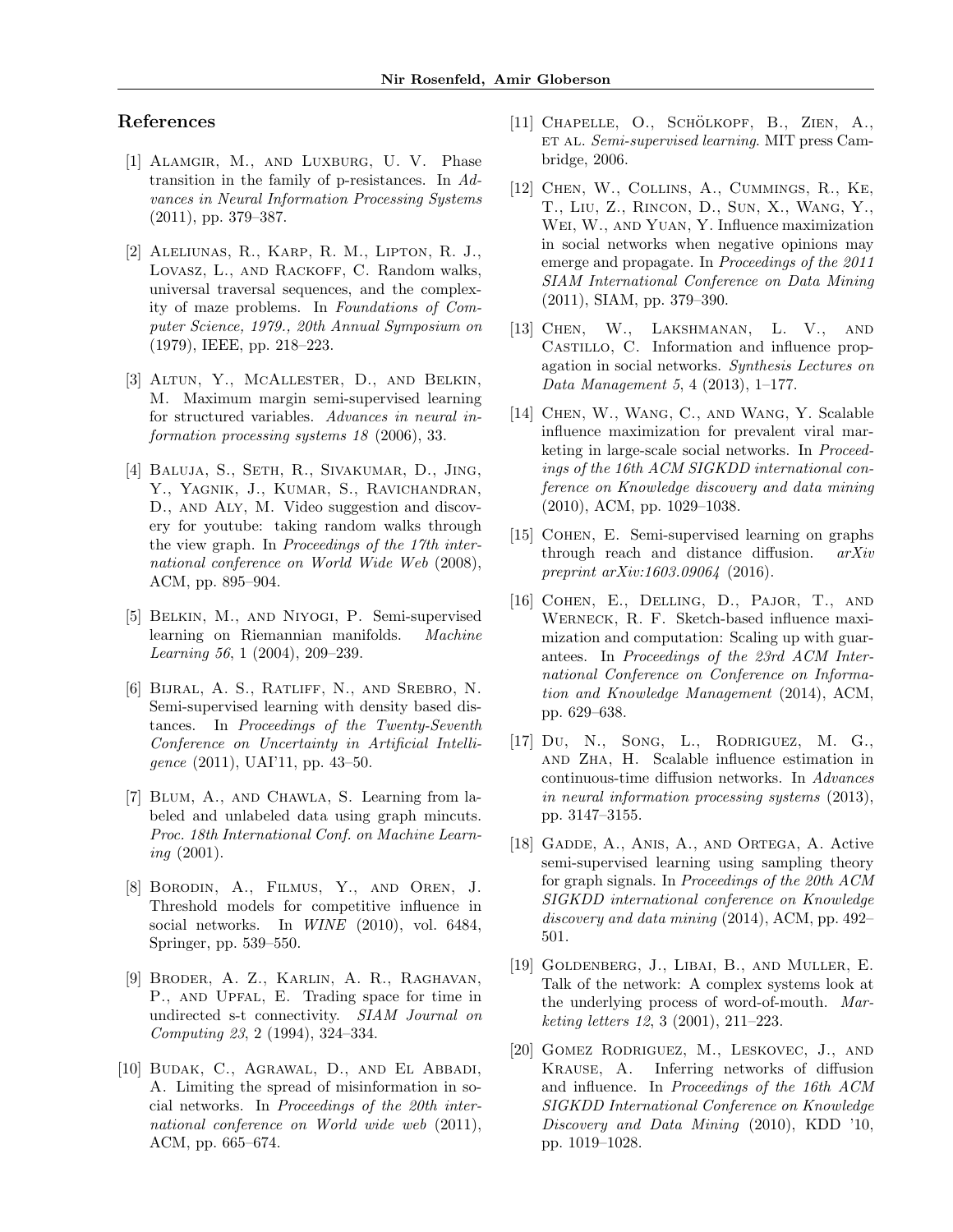- [21] Gu, Q., and Han, J. Towards active learning on graphs: An error bound minimization approach. In Data Mining (ICDM), 2012 IEEE 12th International Conference on (2012), IEEE, pp. 882– 887.
- [22] Guillory, A., and Bilmes, J. A. Label selection on graphs. In Advances in Neural Information Processing Systems (2009), pp. 691–699.
- [23] GUILLORY, A., AND BILMES, J. A. Active semisupervised learning using submodular functions. In UAI 2011, Proceedings of the Twenty-Seventh Conference on Uncertainty in Artificial Intelligence (2011), pp. 274–282.
- [24] He, X., Song, G., Chen, W., and Jiang, Q. Influence blocking maximization in social networks under the competitive linear threshold model. In Proceedings of the 2012 SIAM International Conference on Data Mining (2012), SIAM, pp. 463–474.
- [25] KEMPE, D., KLEINBERG, J., AND TARDOS, E. Maximizing the spread of influence through a social network. In Proceedings of the ninth ACM SIGKDD international conference on Knowledge discovery and data mining (2003), ACM, pp. 137– 146.
- [26] Kermack, W. O., and McKendrick, A. G. A contribution to the mathematical theory of epidemics. Proceedings of the Royal Society of London A: Mathematical, Physical and Engineering Sciences 115, 772 (1927), 700–721.
- [27] Kipf, T. N., and Welling, M. Semisupervised classification with graph convolutional networks. arXiv preprint arXiv:1609.02907 (2016).
- [28] Lin, F., and Cohen, W. W. The multirank bootstrap algorithm: Self-supervised political blog classification and ranking using semisupervised link classification. In Proceedings of the Second International Conference on Weblogs and Social Media, ICWSM 2008, Seattle, Washington, USA, March 30 - April 2, 2008 (2008).
- [29] Lofgren, P., Banerjee, S., Goel, A., and Comandur, S. FAST-PPR: scaling personalized pagerank estimation for large graphs. In The 20th ACM SIGKDD International Conference on Knowledge Discovery and Data Mining, KDD '14, New York, NY, USA - August 24 - 27, 2014 (2014), pp. 1436–1445.
- [30] MARTÍN, P. J., TORRES, R., AND GAVILANES, A. Cuda solutions for the sssp problem. In International Conference on Computational Science (2009), Springer, pp. 904–913.
- [31] Mikolov, T., Sutskever, I., Chen, K., Corrado, G. S., and Dean, J. Distributed representations of words and phrases and their compositionality. In Advances in neural information processing systems (2013), pp. 3111–3119.
- [32] Nadler, B., Srebro, N., and Zhou, X. Semisupervised learning with the graph laplacian: The limit of infinite unlabelled data. Advances in neural information processing systems 21 (2009).
- [33] Nandanwar, S., and Murty, M. N. Structural neighborhood based classification of nodes in a network. In Proceedings of the 22Nd ACM SIGKDD International Conference on Knowledge Discovery and Data Mining (2016), KDD '16, pp. 1085–1094.
- [34] ORLITSKY, A., ET AL. Estimating and computing density based distance metrics. In Proceedings of the 22nd international conference on Machine learning (2005), ACM, pp. 760–767.
- [35] Perozzi, B., Al-Rfou, R., and Skiena, S. Deepwalk: Online learning of social representations. In Proceedings of the 20th ACM SIGKDD international conference on Knowledge discovery and data mining (2014), ACM, pp. 701–710.
- [36] Rifai, S., Dauphin, Y., Vincent, P., Bengio, Y., AND MULLER, X. The manifold tangent classifier. In NIPS (2011), vol. 271, p. 523.
- [37] Rosenfeld, N., Nitzan, M., and Globerson, A. Discriminative learning of infection models. In Proceedings of the Ninth ACM International Conference on Web Search and Data Mining (2016), WSDM '16, pp. 563–572.
- [38] Saha, T., Rangwala, H., and Domeniconi, C. Flip: active learning for relational network classification. In Joint European Conference on Machine Learning and Knowledge Discovery in Databases (2014), Springer, pp. 1–18.
- [39] Sen, P., Namata, G. M., Bilgic, M., Getoor, L., Gallagher, B., and Eliassi-RAD, T. Collective classification in network data. AI Magazine 29, 3 (2008), 93–106.
- [40] Sindhwani, V., Niyogi, P., and Belkin, M. Beyond the point cloud: from transductive to semi-supervised learning. In Proceedings of the 22nd international conference on Machine learning (2005), ACM, pp. 824–831.